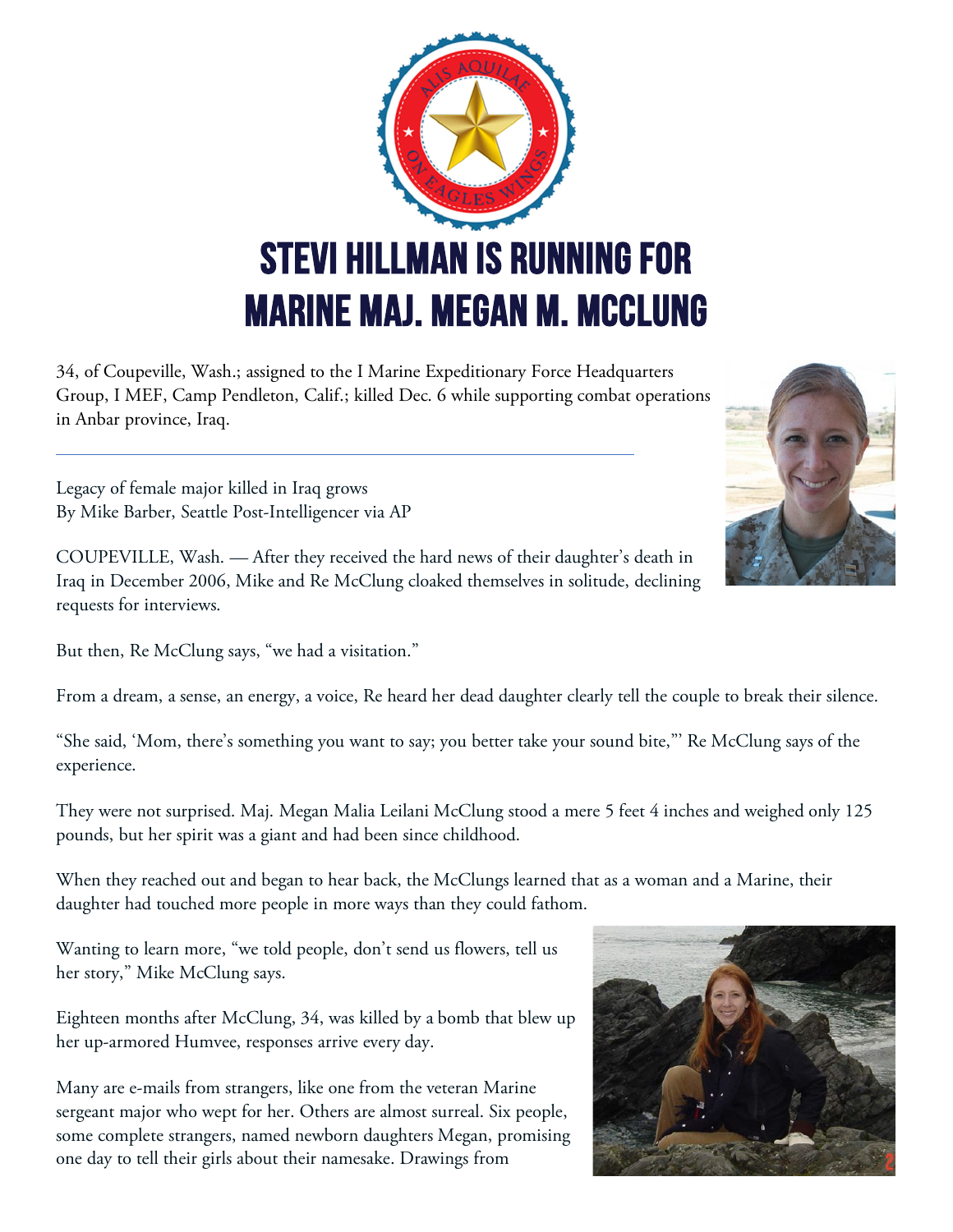

schoolchildren, quilts, photos and messages from people who met their daughter only briefly yet came away feeling valued, arrive out of the blue. Privates and generals weigh in, as do the famous and the unknown.

"She's become," her mom says, "bigger than life, as if her energy and spirit are in people now."

Long before her daughter began the first of her several tours in Iraq, before she became the highest-ranking female military officer and first female Naval Academy graduate to die in Iraq, Re McClung felt something different about this conflict.

"I don't think the typical American realizes that the face of this war has changed. This one has a woman's face," Re McClung says.



Despite the military prohibition against women serving in combat units, military women aren't confined to jobs as nurses or administrative or intelligence duties behind the lines as they were in past wars.

They sling rifles and drive armored trucks in convoys, guard checkpoints, fly helicopters and serve as combat medics and MPs.

As of May, nearly 100 American servicewomen were among the more than 4,000 troops killed, according to Pentagon statistics. More than two-thirds were killed in action by hostile fire. More than 20 left behind children. More than half were younger than 25, according to Defense Department statistics.

After seven years in Afghanistan and five in Iraq, it amounts to more women killed in action by direct enemy fire than in all U.S. wars combined in the past half-century.

Women also have returned in greater numbers with traumatic brain injury, amputations, burns and post-traumatic stress disorder. Veterans medical centers now have special women's clinics, treating not only war injuries, but also the damage inflicted physically and mentally by sexual assault from fellow male troops.

In the McClung residence, a long "brag wall" is filled with frames of their redheaded daughter's academic, athletic and military achievements. Her Marine officer's sword. Her Boston University master's degree. Her many triathlon and marathon championships. Her medals.

Thick albums are packed with photos. Megan McClung started collecting inspiring quotes on scraps of paper at age 9. One she lived by: "To do anything but your best is to waste the gift."

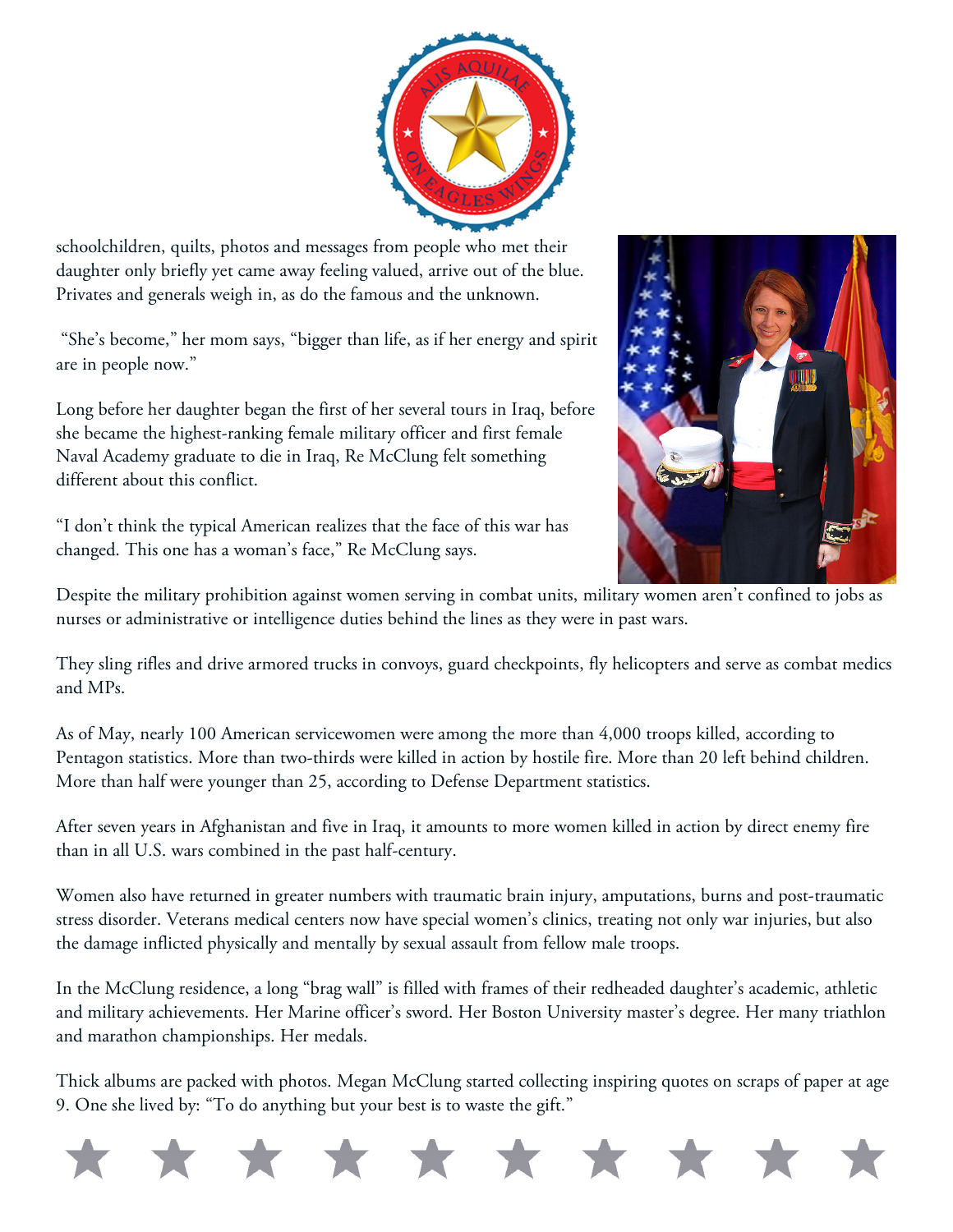

Still unopened are packs of McClung's photos returned with her belongings. Her mom can't bring herself to go through them.

Outside is "Megan's Garden," with a model of a memorial inspired by McClung, who was a public affairs officer in Iraq. One day a larger version will be dedicated to combat correspondents and fallen communicators at Fort Meade, Md.

"Memorial Day is now different because it is no longer different," her dad says. "Every day is Memorial Day."

Because their daughter was concerned about wounded troops and their families, the couple channel their energy into supporting beneficial charities to help them. The McClungs, after all, are a military family: mother and father, daughter and a son, Michael Jr.

Megan McClung was born in Hawaii and graduated from high school in Mission Viejo, Calif. She was precocious and a top gymnast. Once she sought to improve strength but was rejected from the boy's weightlifting program, so she took her case to the school board and won.

The senior prom was one of her few dates. Gymnastics and homework were her routine. Her parents never suspected she wanted to attend the naval academy until she announced she needed them to attend a reception for appointees.

She graduated from the academy in 1995.

Her dad, Mike, 65, grew up an Army brat. His father, a World War II veteran, once ran the stockade at Fort Lewis. McClung himself served in the Marines as an officer in Vietnam during the 1968 Tet



offensive, then earned a doctorate and worked for a defense contractor's classified and unclassified projects.

Her mother, Re, 61, was the daughter of a Navy officer who once flew seaplanes at Whidbey Island Naval Air Station. Re McClung spent a career in education, also earning a doctorate and becoming an assistant school superintendent. Both retired in 2004 and moved from California to Coupeville.

Megan McClung wanted to fly in the Navy but learned early she got airsick. She wanted to serve in the infantry, but frontline jobs aren't open to women.

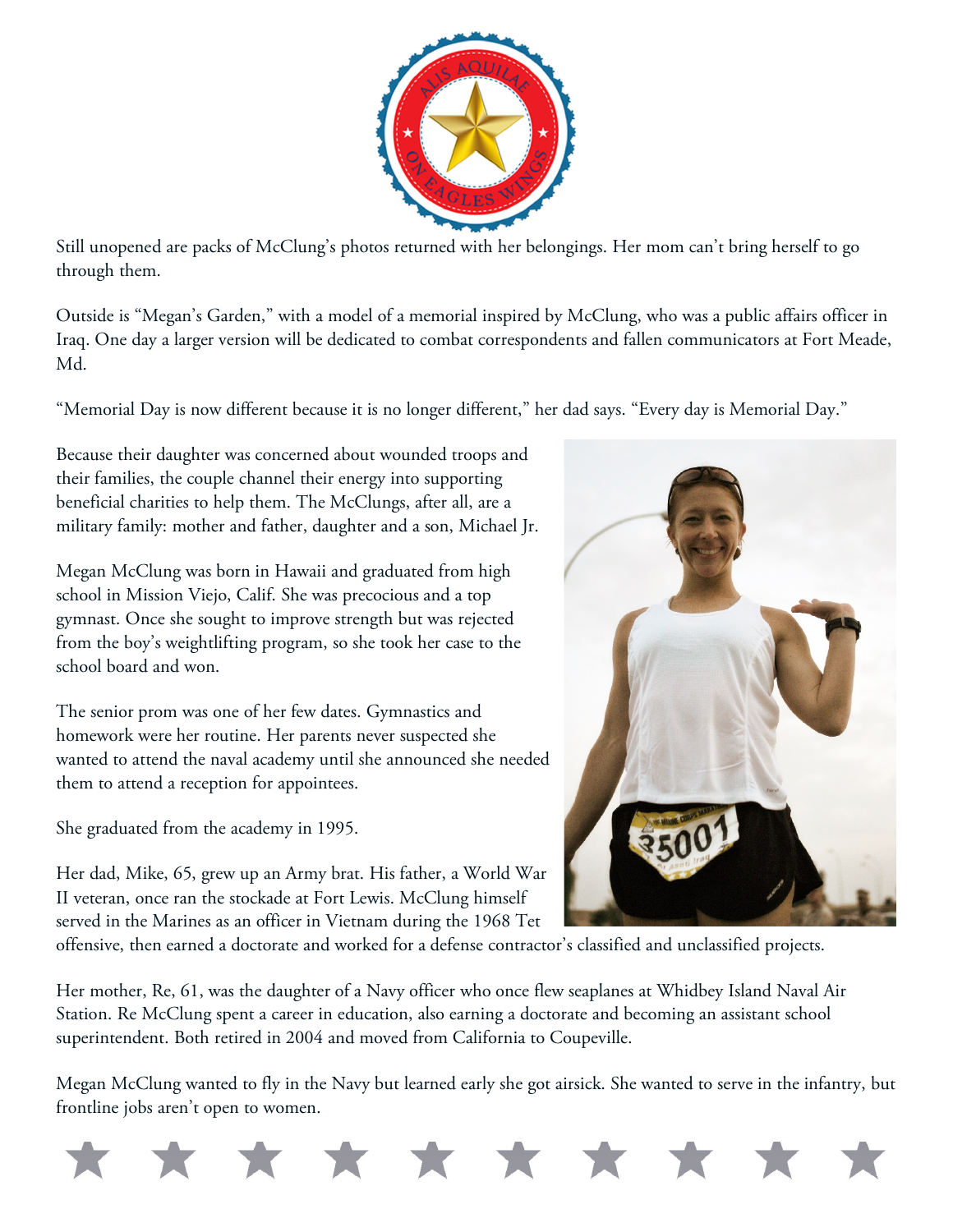



She found a way around as a public affairs officer and combat correspondent, telling her dad "the nicest thing about being a public affairs officer is that I can do everything the infantry guys do, but I don't have to do the paperwork."

McClung had been married to a Marine pilot, but the forced separation of the service brought the marriage to an end.

When she went back to Iraq in 2006, McClung had a new man in her life waiting at home, a Marine who left the service so they wouldn't risk separations again.

He planned to propose when she returned.

"We knew our little girl but we didn't know the woman she

became. We didn't know how good she was as a Marine, how competent and highly regarded she was," her mom says.

The testimonials came from male Marines, whose respect was difficult for a woman to earn.

A colonel lightheartedly wrote that "he had worked for Megan" when she was a prepared and confident lieutenant.

A commanding officer said she could outshoot anyone not wearing an expert rifle or pistol badge, do dead-hang pull-ups and at the end of her very long and busy days in Iraq, earn a master's degree.

"She could outrun all but four people in the entire camp," her former commander said, calling her "a dear friend ... a warrior — a Marine."

If Marines didn't know her, they knew of her.

Some young Marines newly returned from missions in the field in Iraq —tired, dirty, hungry — were turned away by the KBR contractor running the mess hall, told "no food" until they showered.

"Megan saw that and immediately took KBR to task. Those men got fed. That story about the redheaded captain went rampant, all over, because she understood what the mission was and who was important," the troops, Re McClung says.

McClung was in the last month of her deployment when she died. She was in downtown Ramadi doing her job.